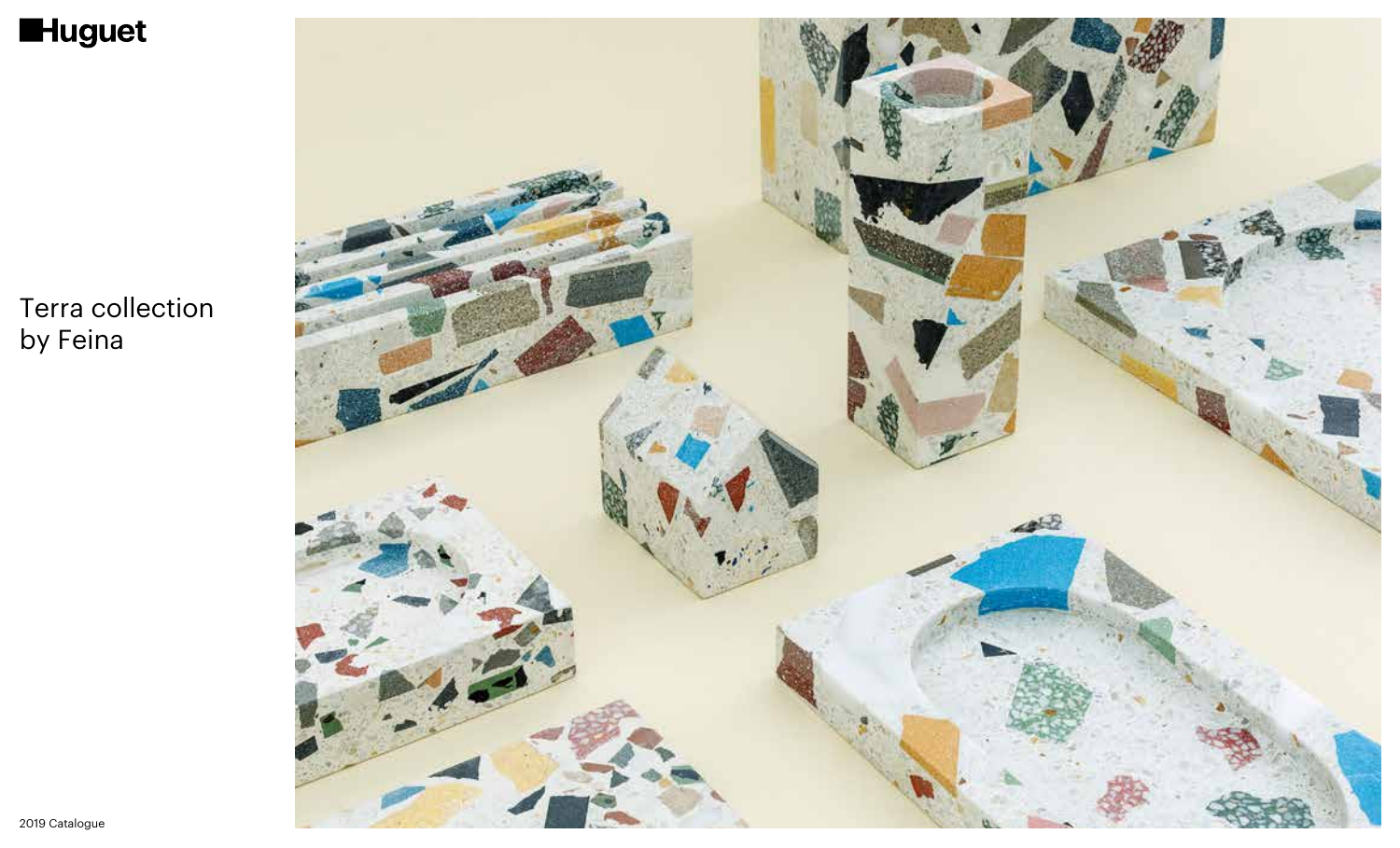

The Terra collection brings together a group of objects made from 100% recycled terrazzo and marble aggregates, and Green label cement.



1  $\sim$  3





Bookends, paperweights, doorstops,...

1. Ref. TERB1020. Size 10x20x14cm. Weight 5,9 kg. 2. Ref. TERB1014. Size 10x14x14cm. Weight 4,1 kg. 3. Ref. TERB1010. Size 10x10x20cm. Weight 4,8kg.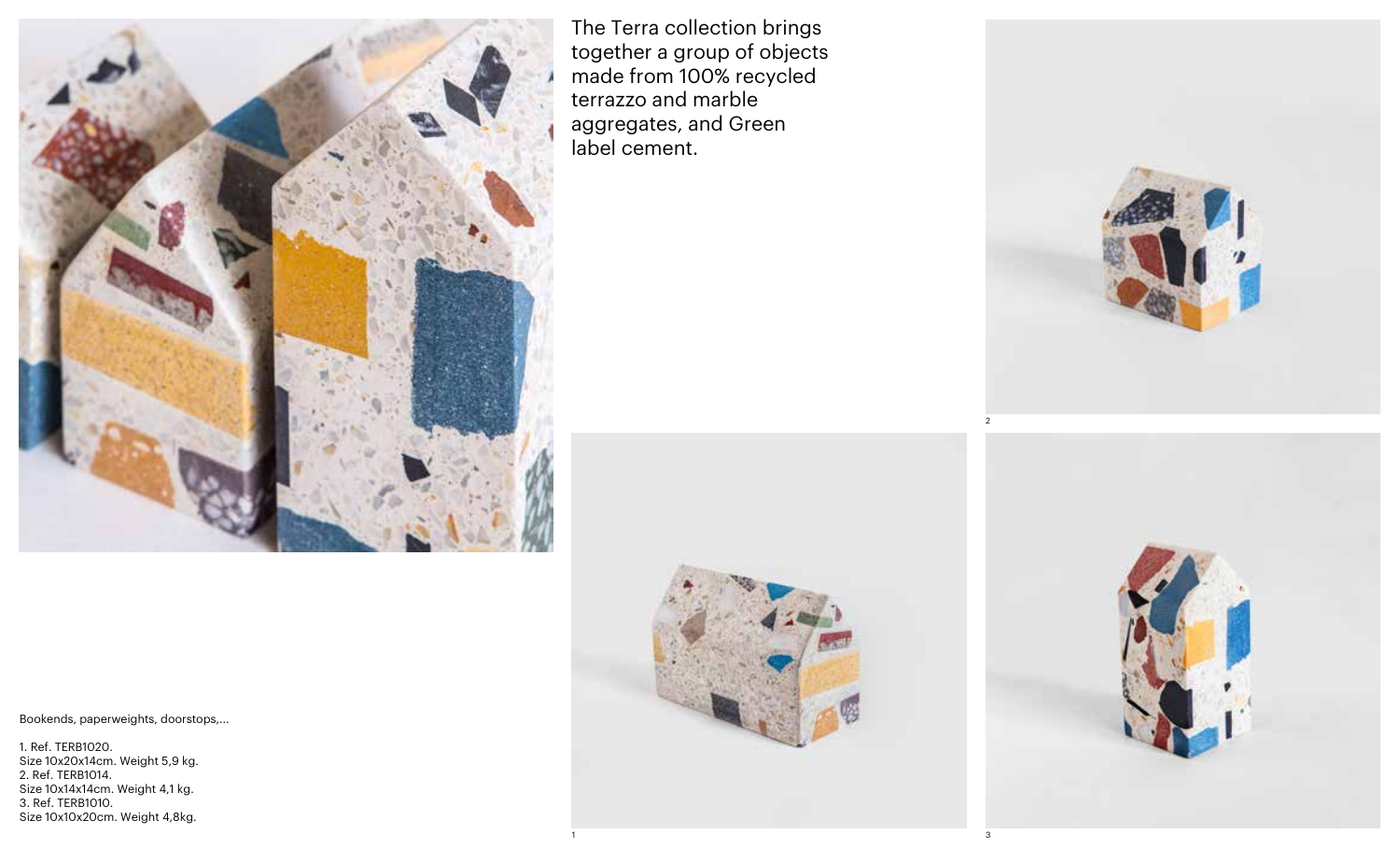



Trays

1. Ref. TERT1429. Size 14x29x4cm. Weight 4,2kg. 2. Ref. TERT2030. Size 20x30x4cm. Weight 4,1kg. 3. Ref. TERT2540. Size 25x40x4cm. Weight 9,1kg. 4. Ref. TERT4040. Size 40x40x4cm. Weight 11,1kg.

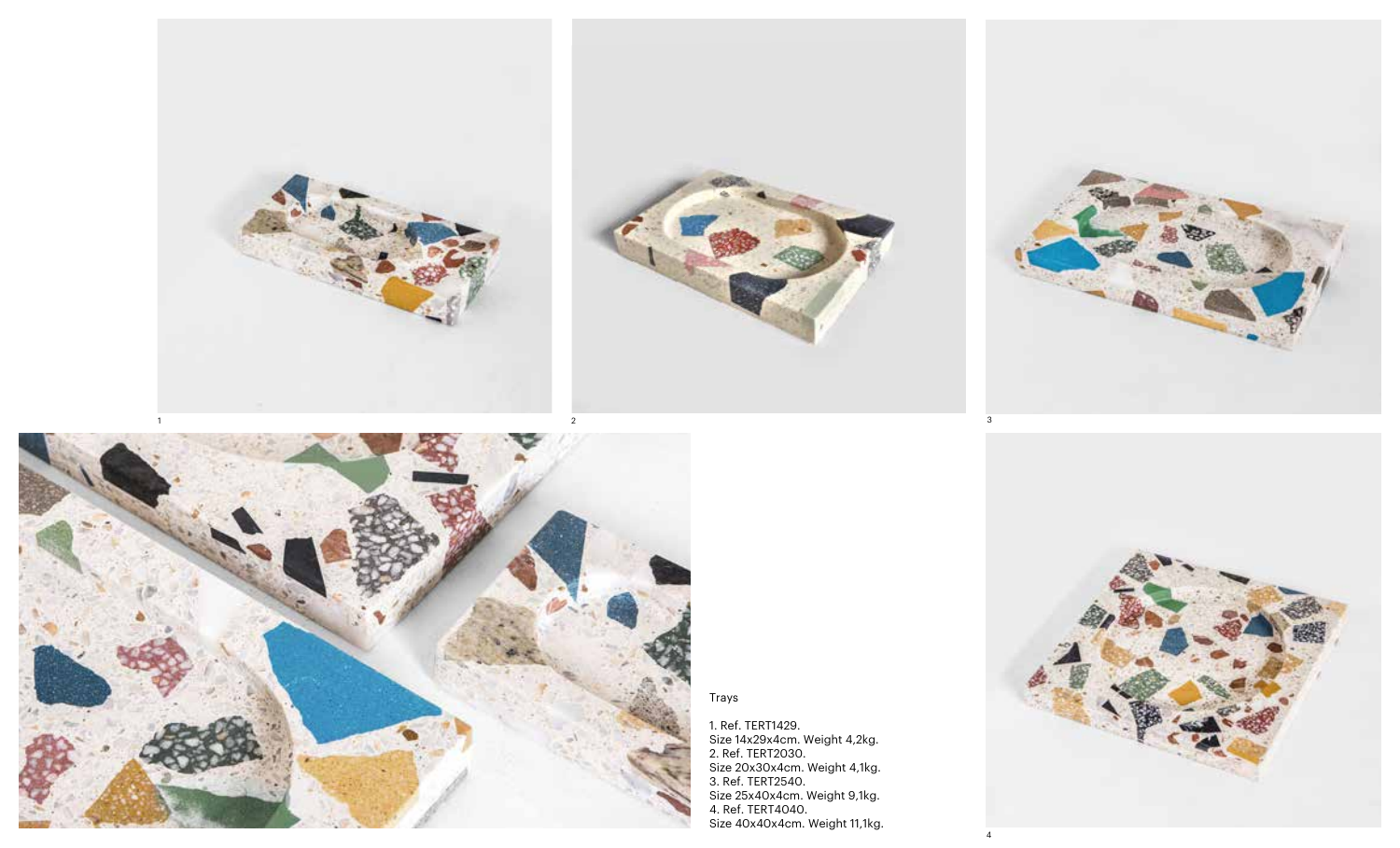![](_page_3_Picture_0.jpeg)

![](_page_3_Picture_1.jpeg)

![](_page_3_Picture_2.jpeg)

![](_page_3_Picture_3.jpeg)

Hacrafted terrazzo is a centuries-old material from Mediterranean architecture that ages graciously.

Vases

1. Ref. TERV11. Size 7x7x11cm. Weight 0,9kg. 2. Ref. TERV20. Size 10x10x20cm. Weight 3,4kg. 3. Ref. TERV30. Size 10x10x30cm. Weight 7,2kg.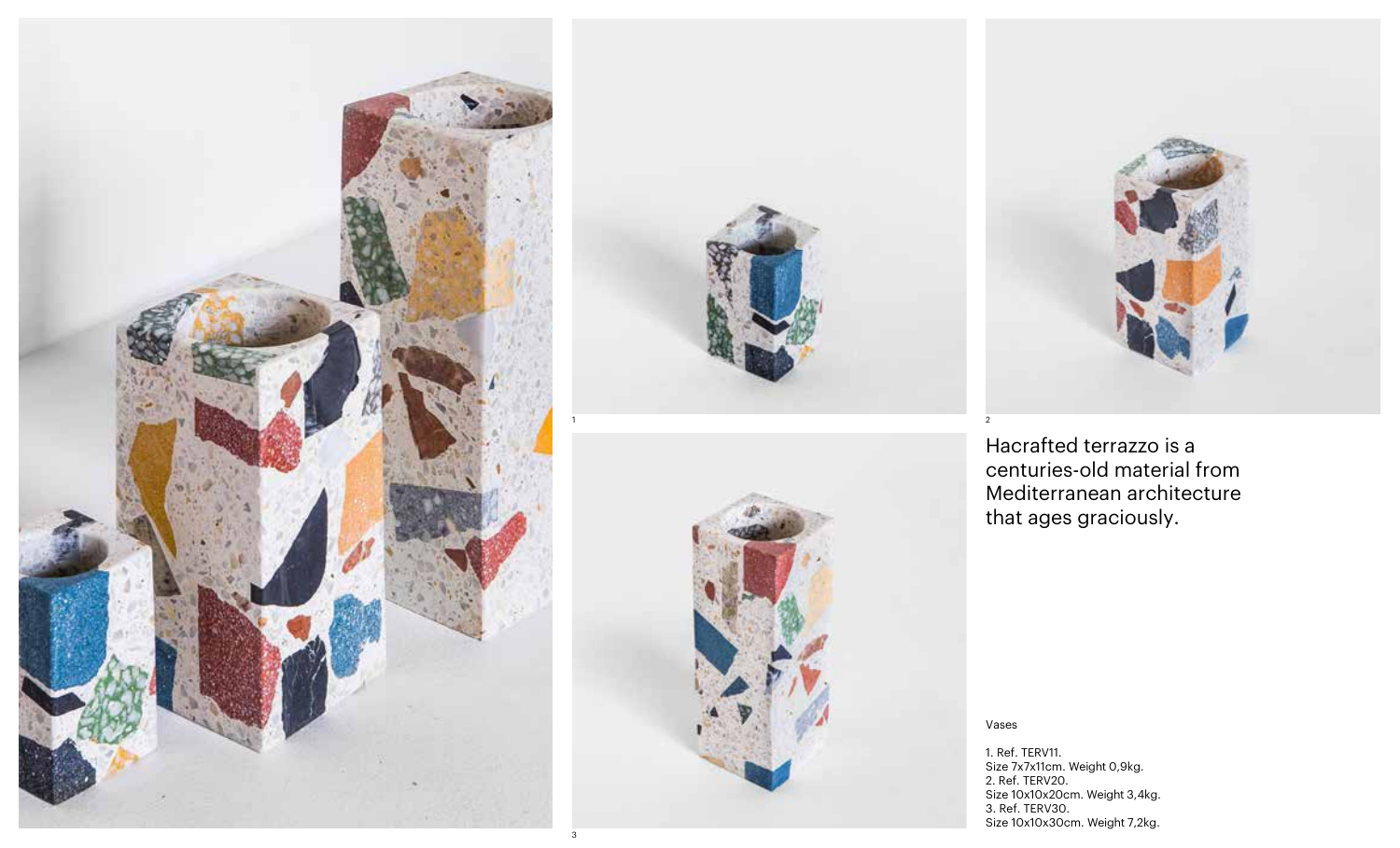![](_page_4_Picture_0.jpeg)

![](_page_4_Picture_1.jpeg)

There is a pattern that defines the style, but the singularity in its production makes every object unique.

![](_page_4_Picture_3.jpeg)

![](_page_4_Picture_4.jpeg)

Paperweights, trays, displays, coasters, cutting boards,...

1. Ref. TERG2222. Size 22x22x4cm. Weight 3,2kg. 2. Ref. TERG184. Size 18x40x4cm. Weight 6,1 kg. 3. Ref. TERG189. Size 18x40x9cm. Weight 15,2kg.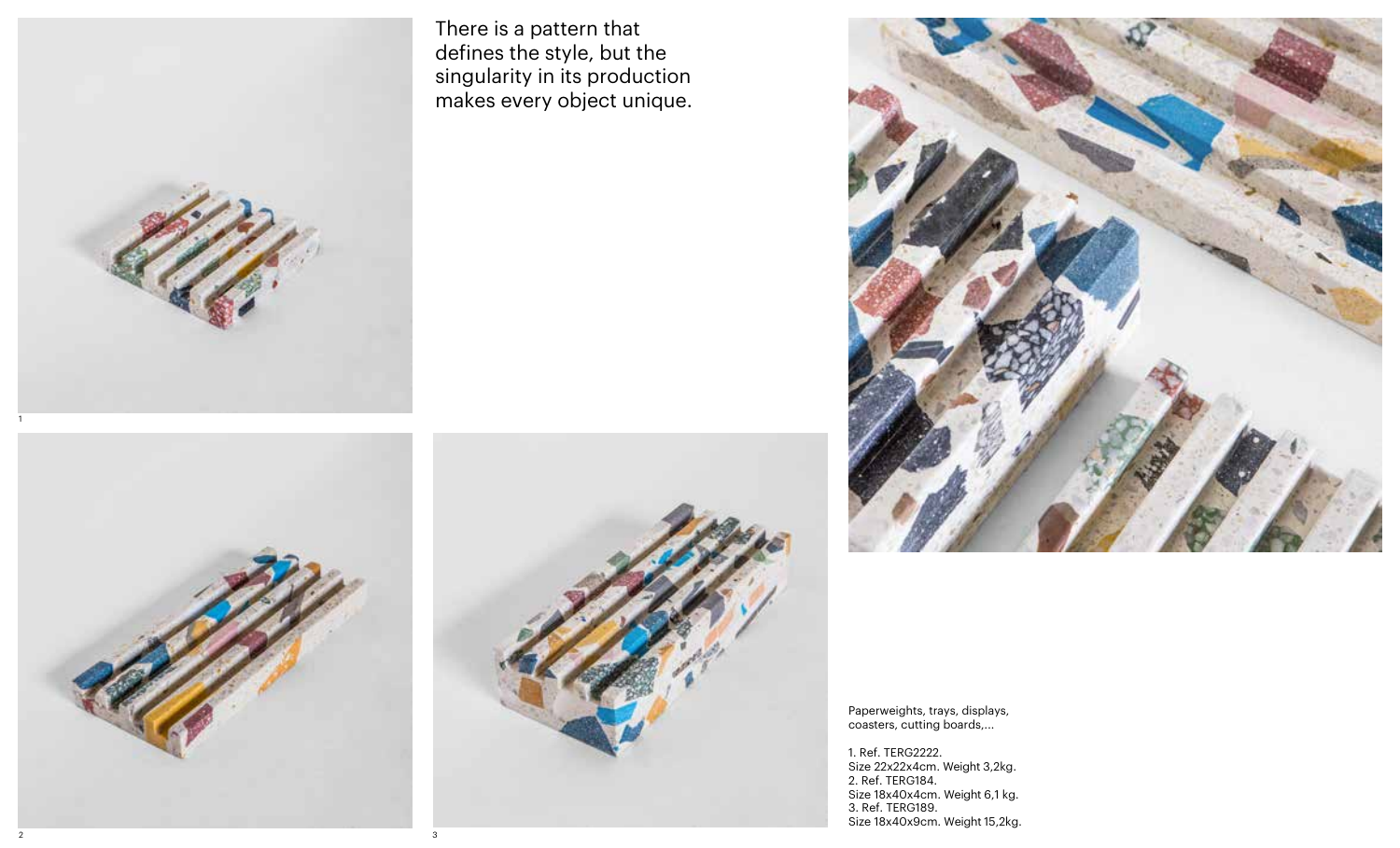![](_page_5_Picture_0.jpeg)

![](_page_5_Picture_1.jpeg)

Paperweights, trays, displays, coasters, cutting boards,...

1

1. Ref. TERG22D. Size 22x4cm. Weight 2,4kg. 2. Ref. TERG30D. Size 30x4cm. Weight 4,5kg. The structure of the pieces consists of simple shapes that emphasise the natural texture of the cement and the various recycled aggregates.

![](_page_5_Picture_5.jpeg)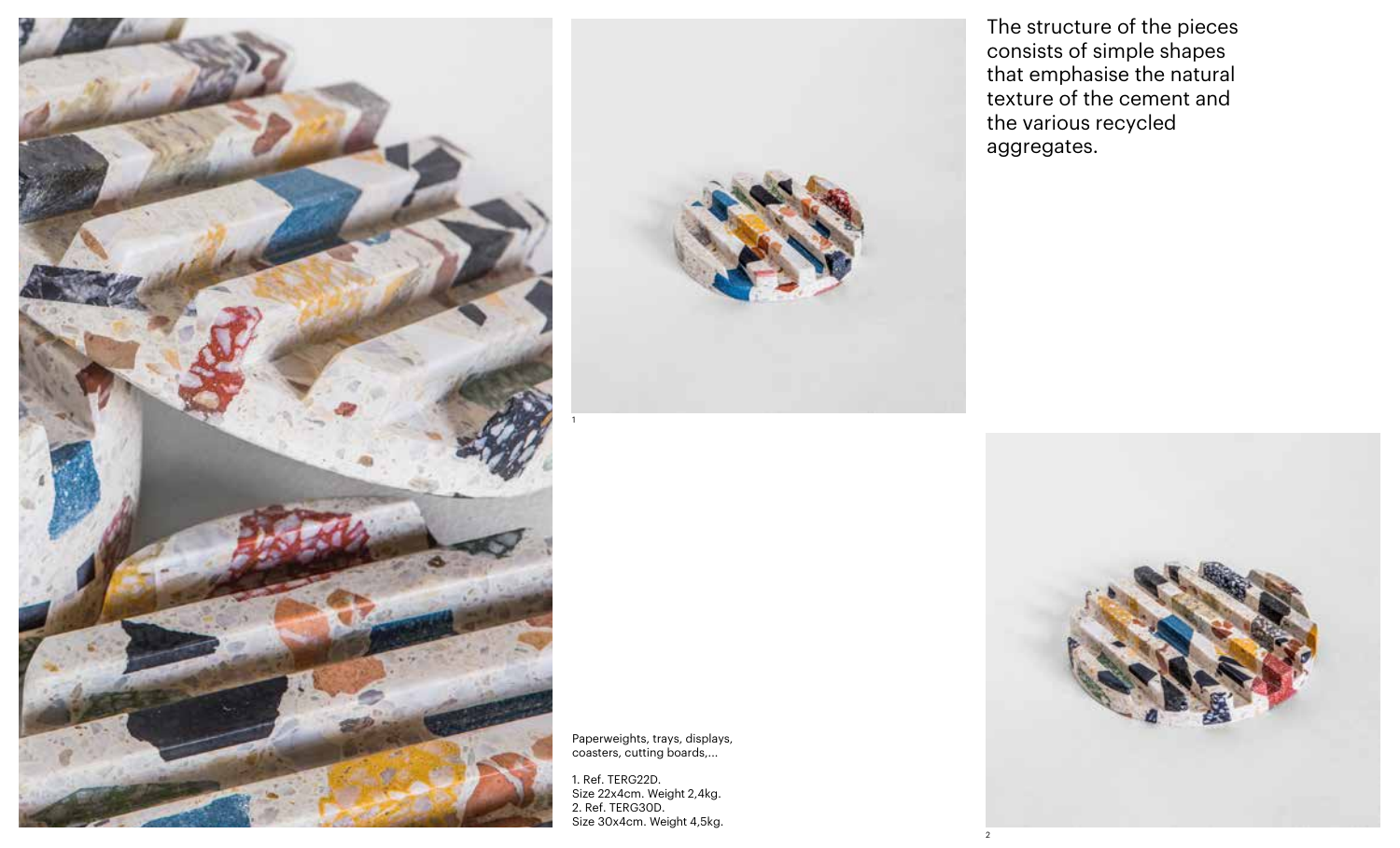![](_page_6_Picture_0.jpeg)

Following the circular economy, the pieces are made of concrete with embeded marble chips, hydraulic tiles and terrazzo, giving them a new life.

![](_page_6_Picture_2.jpeg)

![](_page_6_Picture_3.jpeg)

Coasters, trays,...

1. Ref. TERC20. Size 20x20x2,5cm. Weight 2,2kg. 2. Ref. TERC40. Size 20x40x2,5cm. Weight 5,2kg.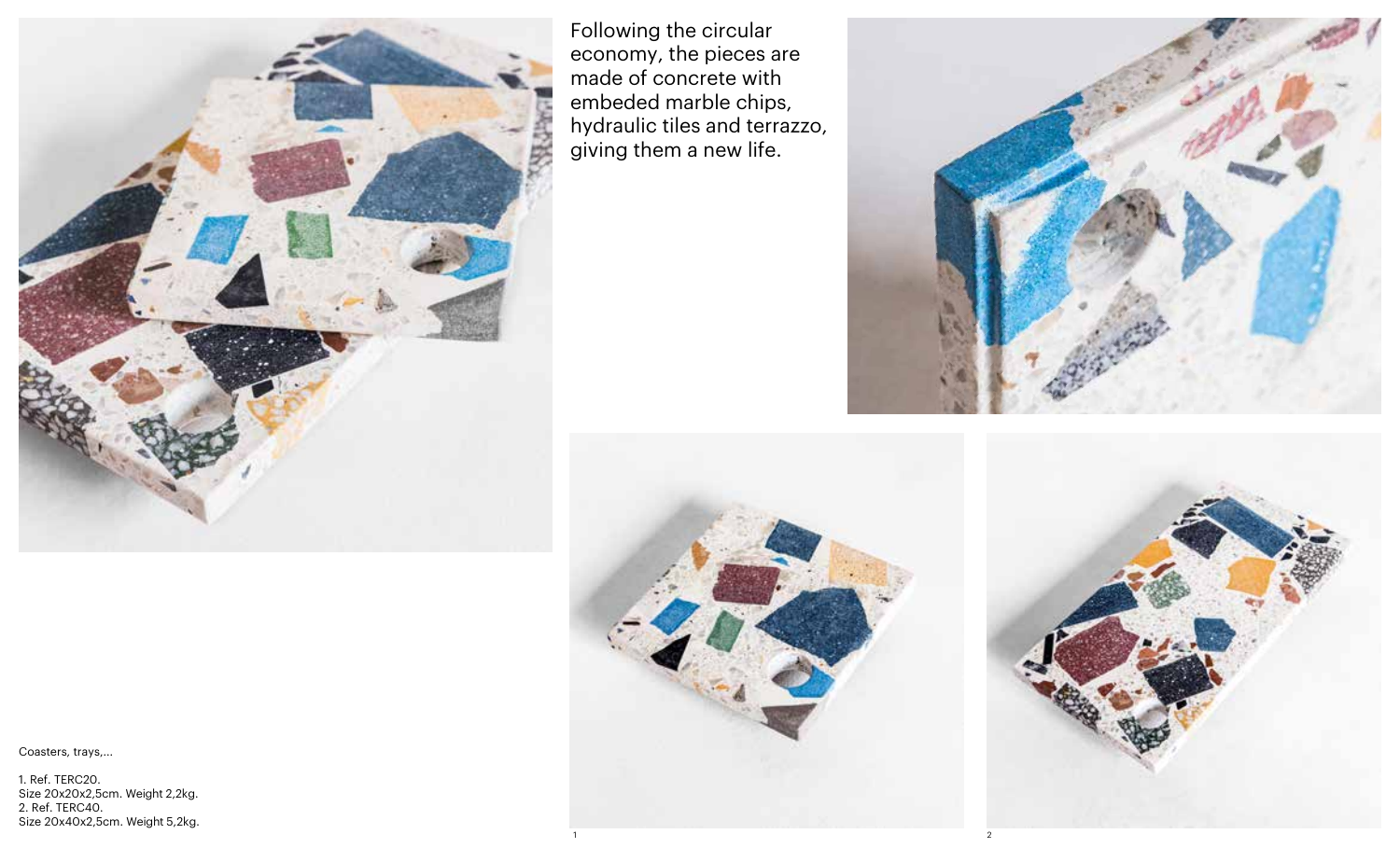![](_page_7_Picture_0.jpeg)

Each piece can be personalised according to the client's preferences (colours, aggregates shapes, textures and sizes).

![](_page_7_Picture_2.jpeg)

1

![](_page_7_Picture_3.jpeg)

1. Ref. TERTA70D. Size 70x40cm. Weight 46,3kg.

Table